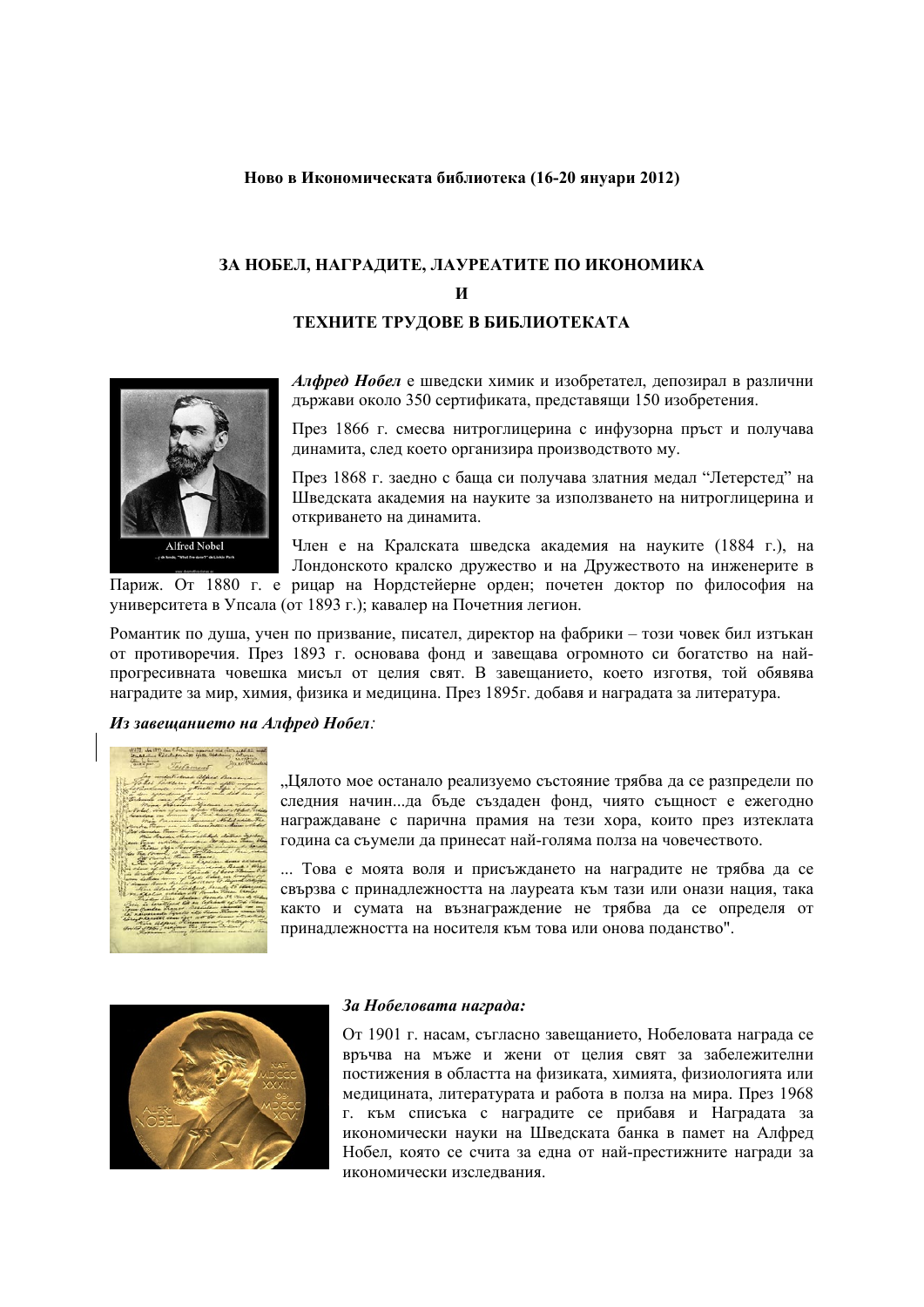

## *Любопитни факти за Нобеловата награда по икономика:*

*награди* за икономика, ежегодно от 1969 г. насам. *пъти* с наградата е удостоен само един лауреат *пъти* с наградата са удостоени двама лауреати *пъти* с награда са удостоени трима лауреати



*Най-младият лауреат* е Кенет Ароу, който е на 51 г., когато през 1971 г. става носител на наградата.



*Най-възрастният лауреат* е Леонид Хурвиц, който е на 90 г., когато получавана наградата през 2007 г.



#### *Жени – лауреати на наградата.*

*Елинор Остром е първата* (и до момента единствена) жена-носител на Нобеловия приз по икономика (2009). Общият брой на носителките на наградата, във всички области, е 43.

## **В ИКОНОМИЧЕСКАТА БИБЛИОТЕКА**

разполагаме с трудовете на 14 от общо 69-те удостоени с престижната награда.

Представяме ви някои от тях (в хронологичен ред, по годината на награждаването).

## *Modern Economic Growth: Rate, Structure and Spread*



Simon Kuznets

Yale University Press, 1966

*In a comprehensive analysis of the quantitative characteristics of economic growth, Mr. Kuznets illuminates the basic features of the modem economic epoch. He makes a detailled comparative enalysis of industrial structure, income distribut ion among factors and by size, trends in patterns of product use, and growing international* 

*interdependance in the modem period.* 

*This book provides a rethinking of particular branches of economics in the world perspective, combined w i th a bibliography of cvailable mater ial from many countries. It may help teachers to give their courses a broader and more comparative orientation.* 

*http://library.ime.bg/modern-economic-growth-rate-structure-and-spread/*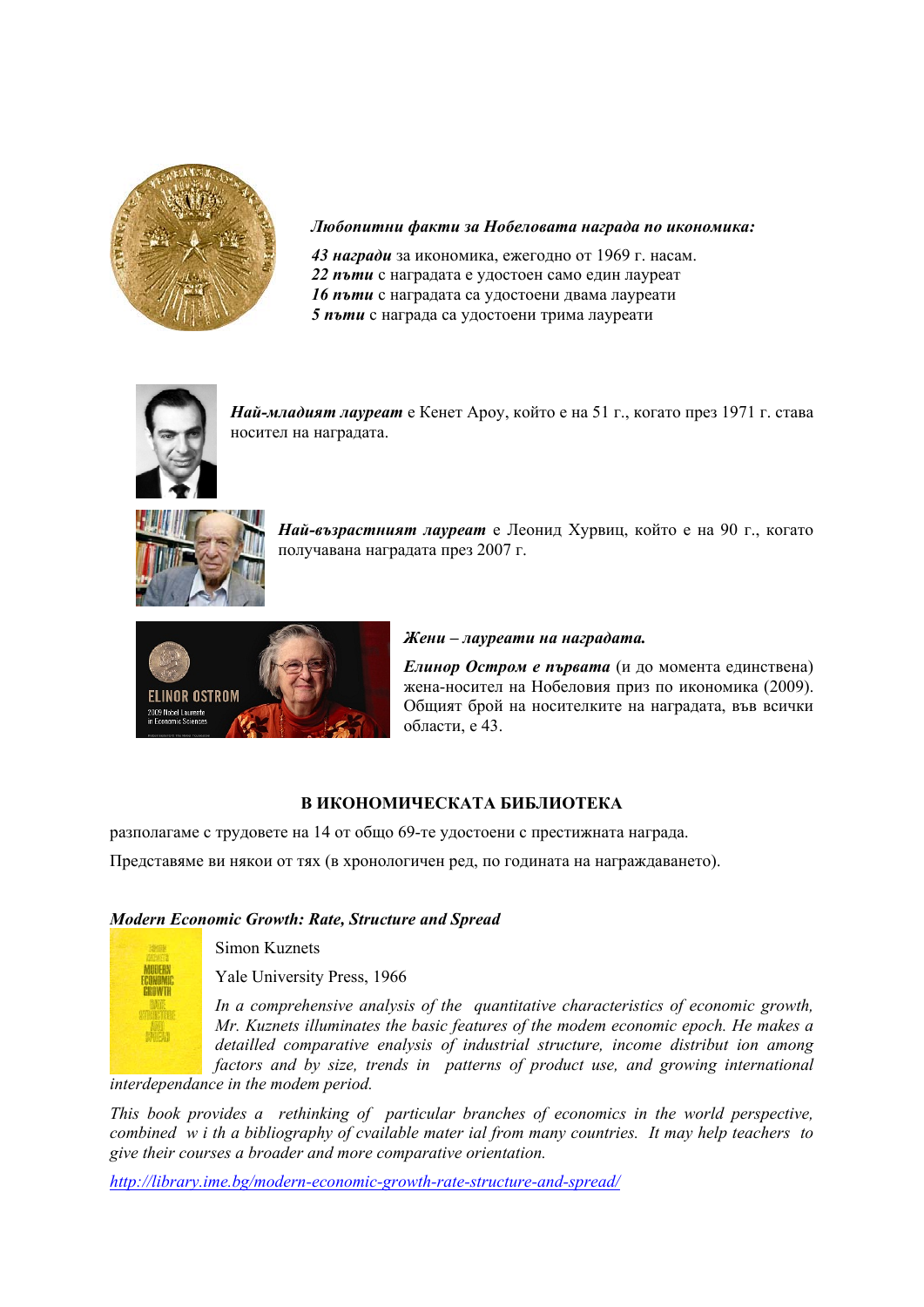

*The Fortunes of Liberalism: Essays on Austrian Economics and the Ideal of Freedom*  Friedrich August von Hayek Liberty Fund, Inc., 2008

*"The history of economics is full of tales of forgotten forerunners, men whose work had no effect and was only rediscovered after their main ideas had been made popular* 

*by others, of remarkable coincidences of simultaneous discoveries, and of the peculiar fate of individual books. But there must be few instances, in economics of any other branch of knowledge, where the works of an author who revolutionised the body of an already well-developed science and who has been generally recognised to have done so, have remained so little known as those of Carl Menger."* 

*http://library.ime.bg/the-fortunes-of-liberalism/ http://library.ime.bg/authors/friedrich-von-hayek/ - книги на английски език http://library.ime.bg/authors/fridrih-haiek/ - книги на български език*

*Capitalism and Freedom*

Milton Friedman

The University of Chicago Press, 2002

*Selected by the Times Literary Supplement as one of the "hundred most influential books since the war".* 

*How can we benefit from the promise of government while avoiding the threat it poses to individual freedom? In this classic book, Milton Friedman provides the* 

*definitive statement of his immensely influential economic philosophy—one in which competitive capitalism serves as both a device for achieving economic freedom and a necessary condition for political freedom.* 

*http://library.ime.bg/capitalism-and-freedom/*

*http://library.ime.bg/authors/milton-friedman/ - книги на английски език http://library.ime.bg/authors/miltyn-fridman/ - книги на български език*



CAPITALISM<br>AND FREEDOM

*The Organization of Industry* 

George J. Stigler R. D. Irwin, 1968

The Organization of Industry collects essays written over two decades…

*In part one, Stigler examines the nature of competition and monopoly. In part two he discusses the forces that determine the size structure of industry, including barriers to entry, economics of scale, and mergers. Part three contains articles on a wide range of topics, such as profitability, delivered price systems, block booking, the* 

*economics of information, and the kinky oligopoly demand curve and rigid price. Part four offers a discussion of antitrust policy and includes Stigler's recommendations for future policy as well as an examination of the effects of past policies.* 

*http://library.ime.bg/the-organization-of-industry/*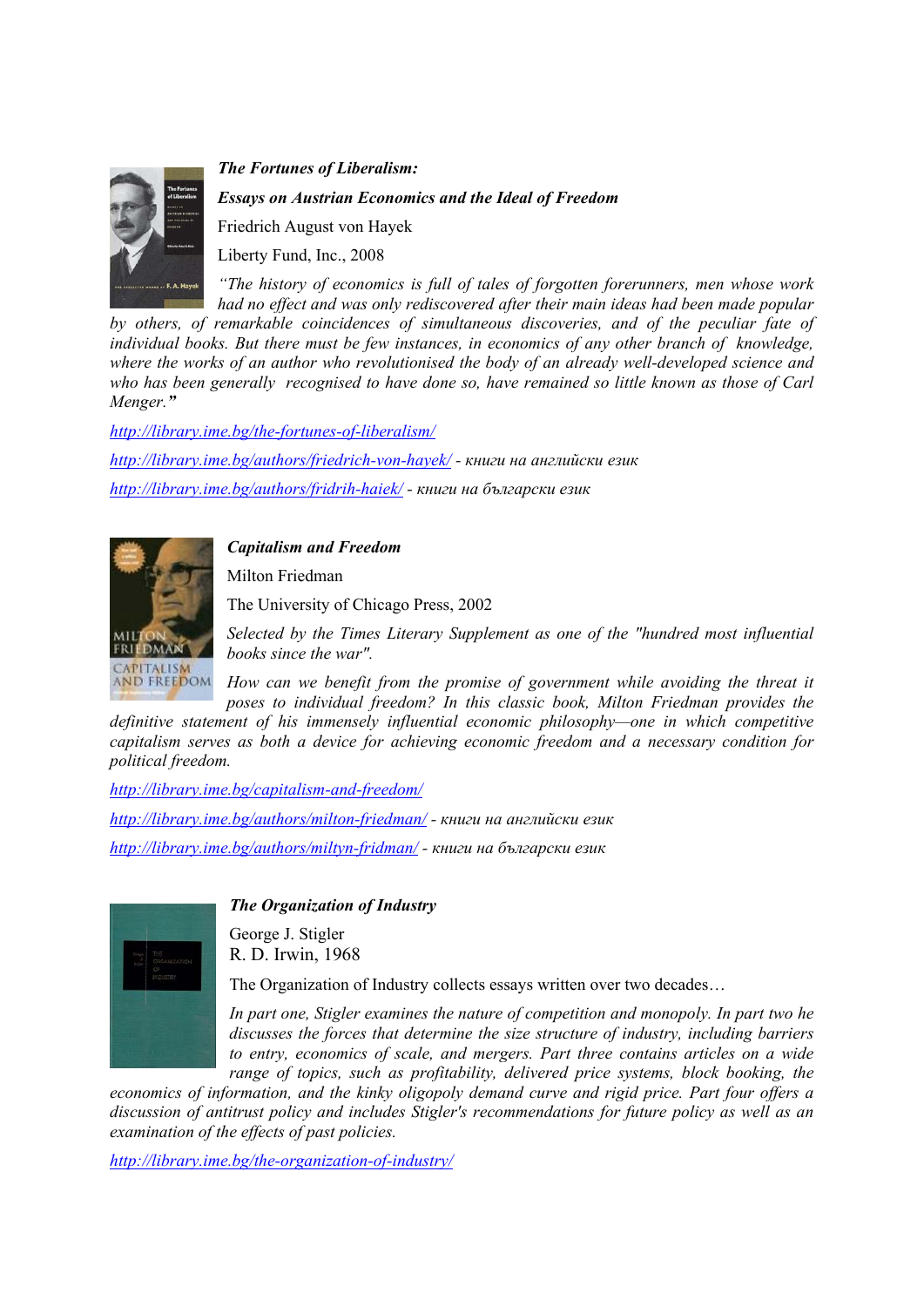

*Politics as Public Choice The Collected Works of James M. Buchanan: Volume XIII*  James Buchanan Liberty Fund, 2000

*This volume presents a collection of thirty-four essays and shorter works by James M. Buchanan that represent the brilliance of his founding work on public-*

*choice theory.* 

*As Robert D. Tollison concludes his foreword to these volumes, "Read in conjunction with the other parts of the 'Collected Works,' these papers offer the reader a fuller appreciation of the public-choice revolution and its impact and prospects."* 

*http://library.ime.bg/politics-as-public-choice/ http://library.ime.bg/authors/james-m-buchanan/ - книги на английски език*

## *Mean-Variance Analysis in Portfolio Choice and Capital Markets*



Harry M. Markowitz

Basil Blackwell Ltd., 1989

*The purpose of this book is two-fold - first, to present a comprehensive and accessible account of the general mean-variance portfolio analysis and second, to illustrate its usefulness in the practice of portfolio management and the theory of capital markets. The work is aimed at professional financial economists and operational research* 

*scholars, graduate students in courses in mean-variance analysis and advanced portfolio theory*.

*http://library.ime.bg/mean-variance-analysis-in-portfolio-choice-and-capital-markets/*



*The Firm, the Market, and the Law* 

R. H. Coase

The University of Chicago Press, 1988

*Few other economists have been read and cited as often as R.H. Coase has been, even though, as he admits, "most economists have a different way of looking at economic problems and do not share my conception of the nature of our subject." Coase's particular interest has been that part of economic theory that deals with* 

*firms, industries, and markets—what is known as price theory or microeconomics. He has always urged his fellow economists to examine the foundations on which their theory exists, and this volume collects some of his classic articles probing those very foundations. "The Nature of the Firm" (1937) introduced the then-revolutionary concept of transaction costs into economic theory. "The Problem of Social Cost" (1960) further developed this concept, emphasizing the effect of the law on the working of the economic system. The remaining papers and new introductory essay clarify and extend Coarse's arguments and address his critics.* 

*http://library.ime.bg/the-firm-the-market-and-the-law/*